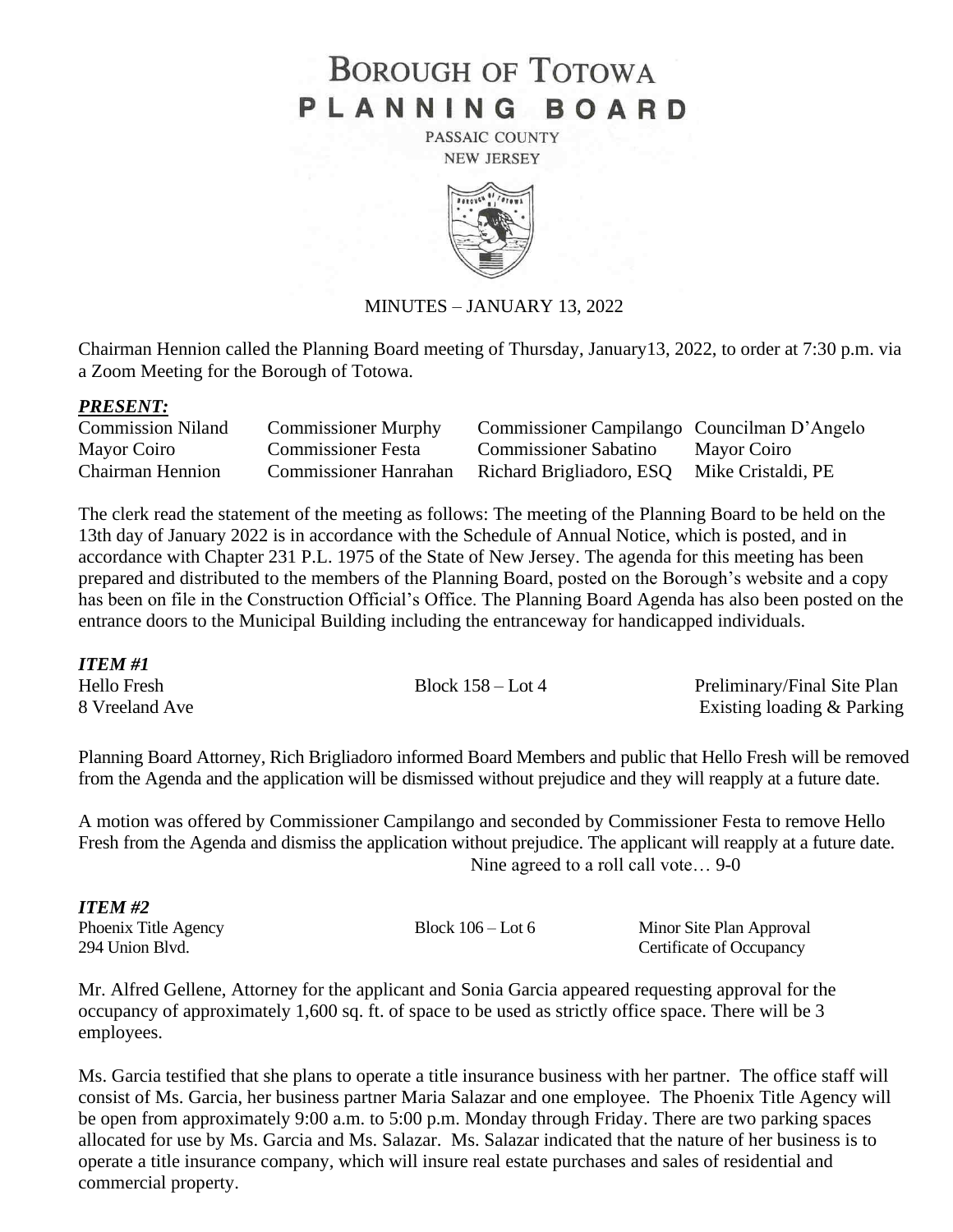*ITEM #2*

The Applicant is proposing to install a façade sign over the front entrance to the tenant space. The sign will be 15 square feet in area and the sign will have a black background with white lettering.

A motion was offered by Commissioner Campilango and seconded by Commissioner Festa to approve the site plan for occupancy as presented. This approval is subject to and contingent upon the following conditions and will be memorialized in a Resolution at a future date:

- 1. The construction of internal partitions, exits, entrances and fire safety devices are subject to and require the approval of the fire sub-code official, the fire inspector, and the building inspector.
- 2. The applicant will supply the Chief of Police with an emergency contact list and will also obtain the approval of the Police Chief pertaining to all alarms and security devices.
- 3. The Applicant is permitted to install a 15-square foot building façade sign above the front entrance. The proposed sign will have white lettering and a black background. Any signage or lettering on the glass windows or glass door shall not exceed 20% of the area of the glass window or glass door.
- 4. There will be no outside storage of equipment or materials.

Nine agreed to a roll call vote… 9-0

| 11 LIVI #2                          |                           |                               |
|-------------------------------------|---------------------------|-------------------------------|
| <b>West River Realty Assoc. LLC</b> | Block $170.03 -$ Lot 2    | Preliminary & Final Site Plan |
| 20 West End Road                    | (carried from 10/28/2021) | Parking Area – Variances      |

Michael D. Sullivan, Esq. appeared providing an overview of the proposed project. Mr. Sullivan represented that there are 41 existing parking spaces and that six parking spaces will be removed and twenty-two parking spaces will be added, inclusive of three ADA parking spaces. Thus, there will be a total of 57 parking spaces on site. Mr. Sullivan stated the Applicant is expanding the rear truck parking area. Furthermore, the Applicant is modifying the westerly driveway curb radius to allow trucks to maneuver more effectively and efficiently out of the site. Mr. Sullivan also provided an overview regarding the current occupants at 20 West End Road. Mr. Sullivan represented that a company titled GBW Manufacturing occupies approximately 25,200 square feet of space at this location and has thirty employees on site. Another tenant identified as Greenland Dairy has five employees on site and another tenant identified as Euro Food has seven employees on site. Mr. Sullivan explained that Greenland Dairy and Euro Food together occupy approximately 41,100 square feet of space at this location.

Mr. Joshua Wirry, P.E., a licensed professional engineer reviewed Sheet 2 of the plan set providing an overview of the site. Mr. Wirry represented that there is an existing warehouse building which consists of approximately 66,000 square feet. He stated there is vehicular circulation around the building. Furthermore, there is truck parking and loading at the rear of the building. Mr. Wirry also represented that the site is approximately 3.4 acres in area and is similar to other properties along West End Road.

Mr. Wirry further testified that the Applicant is proposing improvements to the rear of the Property which will provide enhanced truck parking and maneuvering. Mr. Wirry also reviewed with the Board Exhibit A-1, which is a colorized rendering of the site plan exhibit dated October 28, 2021 and prepared by Dynamic Engineering Consultants PC. Mr. Wirry stated that twenty-two parking spaces are being added to the front of the building. The parking spaces are ten feet wide and eighteen feet in length. In addition, the Applicant is proposing a 24-footwide drive aisle. The Applicant is including three ADA parking spaces.

Mr. Wirry testified that the Applicant is proposing within the front parking lot, a striped off area relative to the proposed fire department connection. The Applicant is also proposing six-foot wide sidewalks against the front of the building. Furthermore, Mr. Wirry represented that the rear of the site is being modified to expand truck parking. The truck parking spaces are proposed at ten feet wide by forty feet in length. The Applicant is proposing eight striped, 10 foot by 40 foot truck parking spaces in the rear of the Property.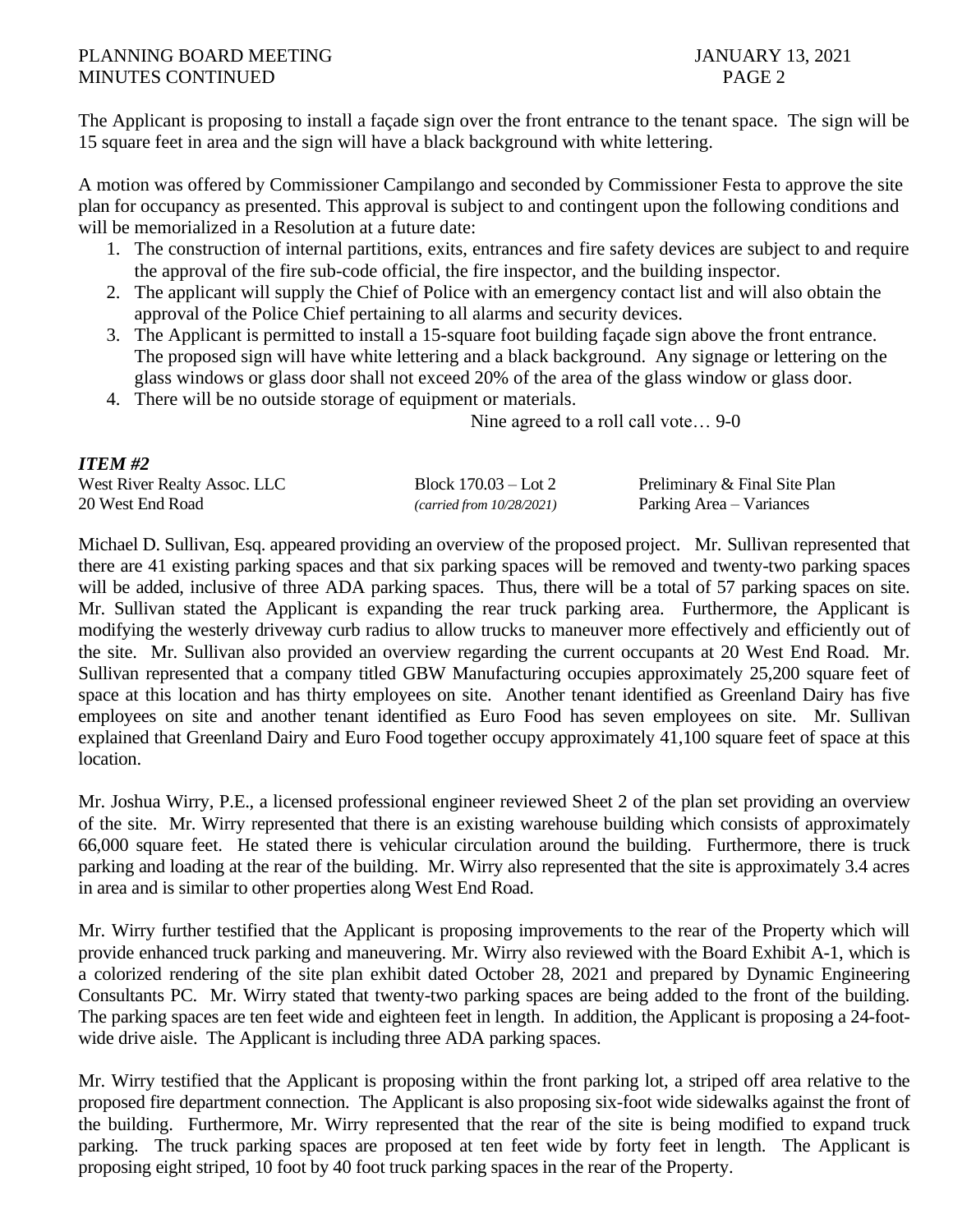Mr. Wirry confirmed that the Applicant is modifying the western driveway to facilitate truck turning movements to be more efficient.

Mr. Wirry next reviewed stormwater management. Mr. Wirry testified that the project proposes to disturb a total area of 0.43 acres and will not increase impervious coverage on site by 0.25 acres resulting from the parking lot improvements and the expansion of the loading area. Therefore, Mr. Wirry testified that this project is not considered a major development and, as such, is exempt from the ground water recharge, runoff quality and New Jersey Department of Environmental Protection (NJDEP) standards.

Mr. Wirry testified that under existing conditions stormwater generated from most of the site flows overland and is collected by several of the existing on-site inlets/trench drains and is eventually discharged to an off-site conveyance system within West End Road. The proposed minor increase in impervious coverage will result in an increase in runoff volume and flow rates. Mr. Wirry testified that the Applicant will mitigate the increase by installing a small-scale detention depression and outlet structure which is proposed to collect and detain runoff. Further, the proposed on-site stormwater system has been designed to reduce flow as is leaving the site as compared to existing conditions, thereby mitigating any negative impacts to the downstream conveyance network or surrounding properties. Mr. Wirry also testified that there will be a decrease in proposed runoff with respect to two-year, ten-year and 100-year storm events.

Mr. Wirry also reviewed proposed lighting. Mr. Wirry represented that lighting at the property line would not exceed zero-foot candles. Mr. Wirry also stipulated that the Applicant would comply with all terms and conditions set forth in the Board Engineer's review report dated October 26, 2021.

The Applicant is also proposing the relocation of a fire hydrant at the westerly driveway entrance. The type of fire hydrant and location of the fire hydrant is subject to the review and approval of the Borough of Totowa Fire Official.

A motion was offered by Commissioner Campilango and seconded by Commissioner Festa to open the public portion of the meeting.

Nine agreed to a roll call vote… 9-0

# NO PUBLIC TO BE HEARD

A motion was offered by Commissioner Campilango and seconded by Commissioner Festa to close the public portion of the meeting.

Nine agreed to a roll call vote… 9-0

A motion was offered by Commissioner Campilango and seconded by Commissioner Festa to approve the Preliminary & Final Site Plan as presented. This approval is subject to and contingent upon the following conditions and will be memorialized in a Resolution at a future date:

- 1. The Applicant will comply with all terms and conditions set forth in the review report of the Board Engineer, Michael Cristaldi of Richard A. Alaimo Engineering Associates dated October 26, 2021.
- 2. The Borough of Totowa Fire Official will approve the type of fire hydrant and the area where the fire hydrant will be relocated adjacent to the westerly driveway.
- 3. The Applicant will obtain the approval of the NJDEP, Hudson Essex Passaic Soil Conservation District and/or the Passaic County Planning Board if required.
- 4. The Applicant will open and maintain an escrow account with the Borough of Totowa and keep the account current with sufficient funds for professional inspection and review fees.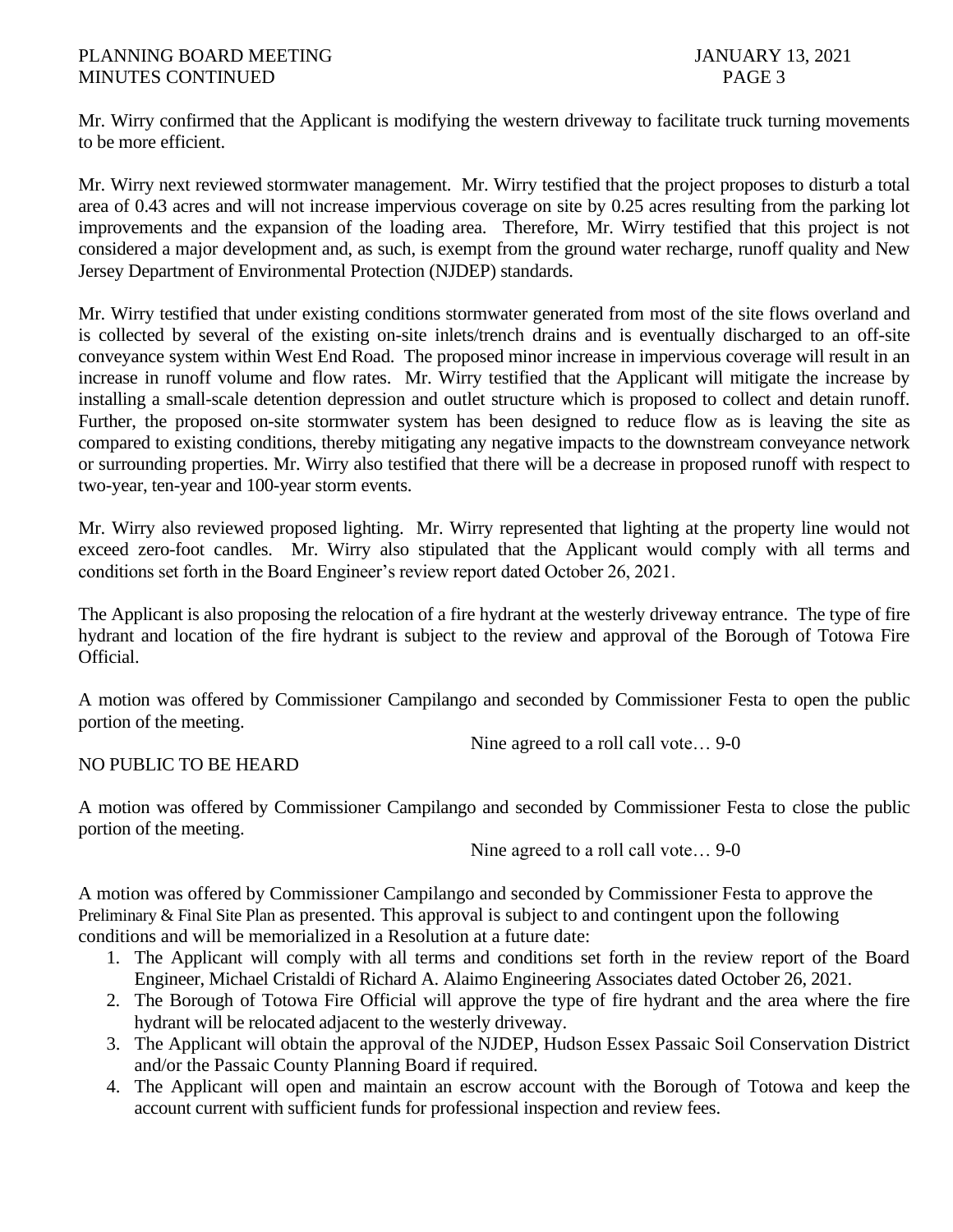*ITEM #4*

11 WER LLC Block 170.01 – Lot 4 Minor Site Plan Approval D/B/A Innovative Cosmetic Concepts, LLC Certificate of Occupancy 11 West End Road

Mr. Raymond Reddin, attorney for the applicant and Chris Justice, Senior Director of Operations appeared requesting approval for the occupancy of approximately 18,000 sq. ft. of space for the warehousing and storage of manufactured items. Mr. Justice stated more specifically this facility will be used as an overflow for warehouse space and storage space. He also indicated that this building will act in concert with the companion building located at 922 Riverview Drive.

Mr. Justice testified that this will not be a retail facility. Truck deliveries are typically one time per day or a few trucks per week. The anticipated hours of operation are 8:00 a.m. to 5:00 p.m. seven days per week. There will be between one to five employees at this location.

Mr. Justice represented that his company will be occupying the entire building. The Applicant is proposing to install the numerical building number on the façade of the building. The Applicant will have signage on the door identifying the name of the business.

A motion was offered by Commissioner Campilango and seconded by Commissioner Festa to approve the site plan for occupancy as presented. This approval is subject to and contingent upon the following conditions and will be memorialized in a Resolution at a future date:

- 5. The construction of internal partitions, exits, entrances and fire safety devices are subject to and require the approval of the fire sub-code official, the fire inspector, and the building inspector.
- 6. The applicant will supply the Chief of Police with an emergency contact list and will also obtain the approval of the Police Chief pertaining to all alarms and security devices.
- 7. There will be no outside storage of equipment or materials.

Seven agreed to a roll call vote… 7-0

A motion was offered by Commissioner Campilango and seconded by Commissioner Niland to approve the Planning Board Minutes of December 9, 2021 as presented.

> Eight agreed to a roll call vote… 8-0 Councilman D'Angelo abstained

# **RESOLUTIONS:**

A motion was offered by Commissioner Campilango and seconded by Commissioner Niland to approve the resolution for 1-800 New Parts*,* Block 170.03 – Lot 7 as prepared.

Five agreed on a roll call vote……….5-0

A motion was offered by Commissioner Campilango and seconded by Commissioner Niland to approve the resolution for Stanpac*,* Block 170.03 – Lot 7 as presented.

Five agreed on a roll call vote……….5-0

A motion was offered by Commissioner Campilango and seconded by Commissioner Niland to approve the resolution for Orange Distribution Solutions, Block 170.03 – Lot 7 as presented.

Five agreed on a roll call vote……….5-0

A motion was offered by Commissioner Campilango and seconded by Commissioner Niland to approve the resolution for Moo IT Solutions, Block 170.03 – Lot 7 as presented.

Five agreed on a roll call vote……….5-0

A motion was offered by Commissioner Campilango and seconded by Commissioner Niland to approve the resolution for Amano McGann Inc., Block 166.03 – Lot 14 as presented.

Five agreed on a roll call vote……….5-0